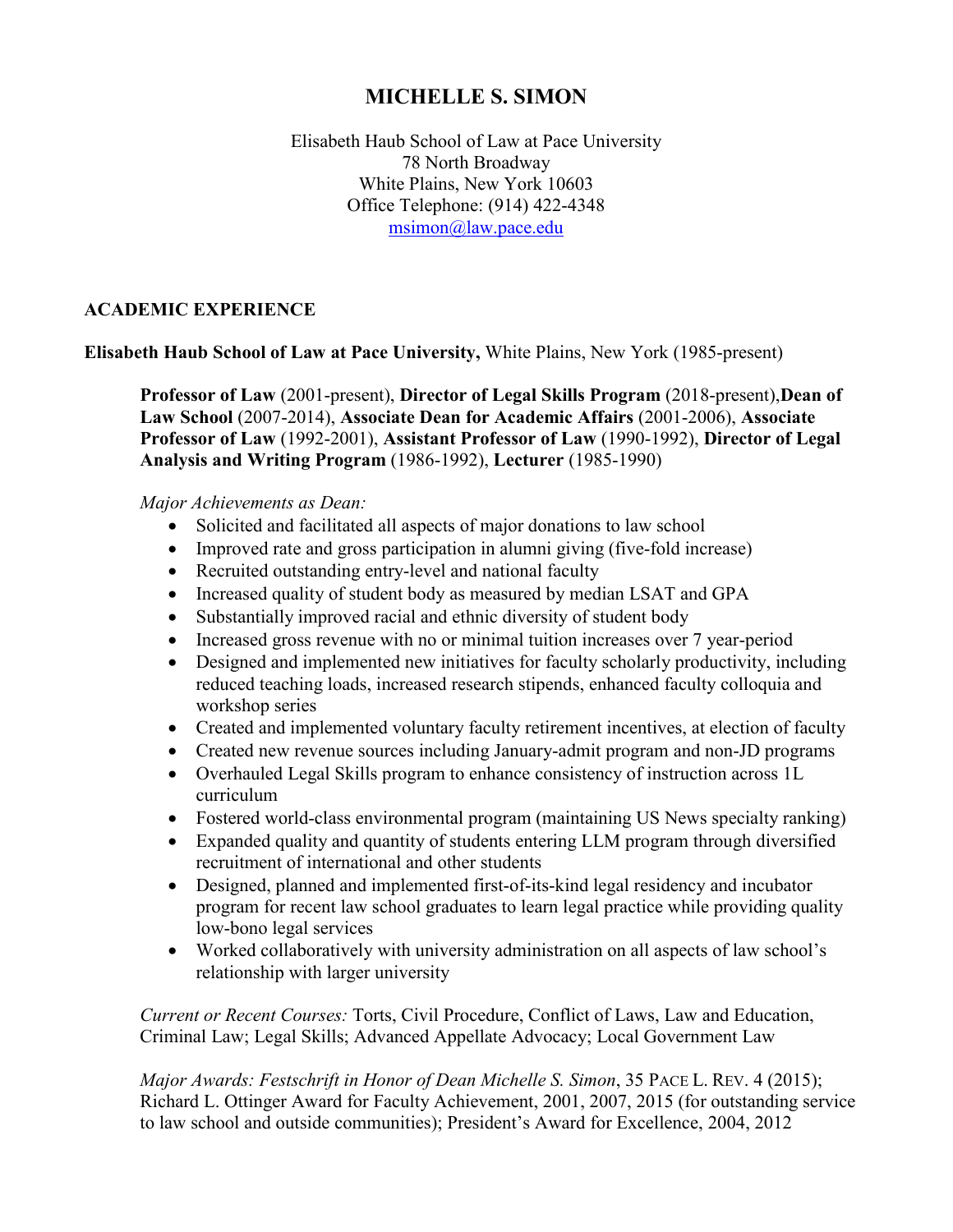## **EDUCATION**

**J.D.,** *cum laude,* **Syracuse University College of Law,** Syracuse, New York (1981) Senior Lead Articles Editor, *Syracuse Law Review,* 1980-1981 Dean's List (all semesters) Graduate Teaching Assistant, Legal Writing and Advocacy

**B.A.,** *cum laude***, The State University of New York at Albany** (1977) Anthropology Major

## **LEGAL EXPERIENCE**

**Wilson Elser Moskowitz Edelman & Dicker** (1982-1985) Litigation Associate with experience in products liability and insurance defense

**United States District Court, Eastern District of New York** (1981-1982) Law Clerk, The Honorable A. Simon Chrein, United States Magistrate

## **MAJOR PUBLICATIONS**

*Law Faculty Experiences Teaching During the Pandemic,* ST. LOUIS L.J. (forthcoming 2021 (with Bridget J. Crawford) (invited paper)<https://papers.ssrn.com/abstract=3606843>

*The Supreme Court, Due Process and State Income Taxation of Trusts,* 67 UCLA L. REV. DISC. 2 (2019) (with Bridget J. Crawford).

*Walking Out: Schools, Students and Civil Disobedience,* 69 SYRACUSE L. REV. 83 (2019)

*[Hogan vs. Gawker II: A Statutory Solution to Fraudulent Joinder](https://www.baylor.edu/law/review/doc.php/312514.pdf)*, 70 BAYLOR L. REV. 1 (2018)

- *Commentary on* Gebser v. Lago Vista Independent School District *in* FEMINIST JUDGMENTS: REWRITTEN OPINIONS OF THE UNITED STATES SUPREME COURT (Kathryn M. Stanchi, Linda L. Berger & Bridget J. Crawford, eds.) (Cambridge University Press 2016).
- *Reliable Science: Overcoming Public Doubts in the Climate Change Debate,* 37 WILLIAM & MARY ENVTL. L. & POL'Y REV. 219 (2012) (with William Pentland).

*Celebrating Thirty Years of the Pace Law Review*, 30 PACE L. REV. 1146 (2010).

- *Women and the Law: How Far We've Come and Where We Need to Go*, 29 PACE L. REV. 223 (2009).
- *Defining the Limits of Supplemental Jurisdiction Under 28 U.S.C. § 1367: A Hearty Welcome to Permissive Counterclaims*, 9 LEWIS & CLARK L. REV. 295 (2005).
- *Offensive Issue Preclusion in the Criminal Context: One Step Forward, Two Steps Back,* 34 U. MEMPHIS L. REV. 735 (2004).

*Suspended Over The Abyss: A City's Quest for Local Autonomy in Institutional Reform*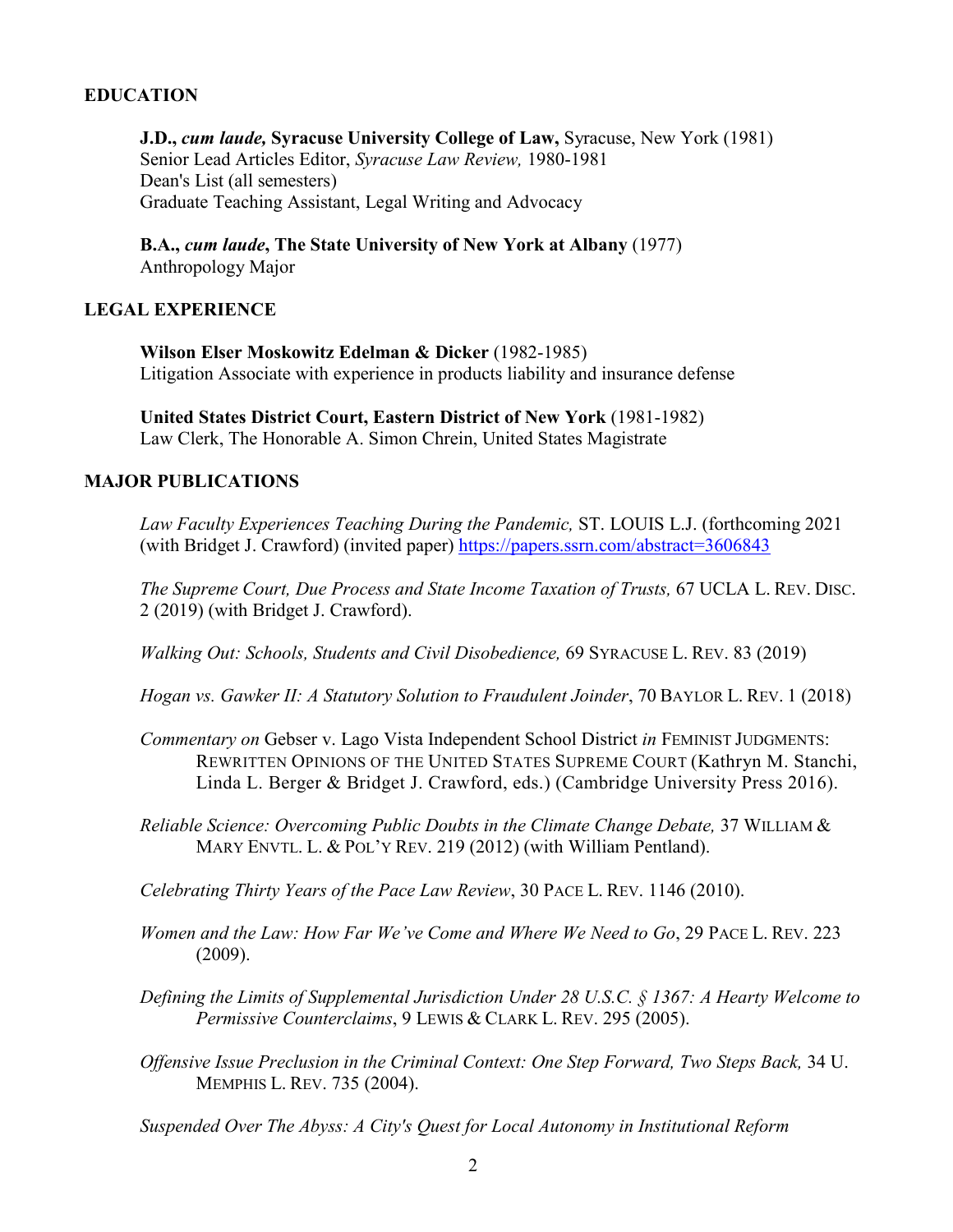*Litigation*, 23 FORDHAM URBAN L.J. 663 (1996).

- *Whose Crime Is It Anyway?: Liability For The Lethal Acts Of Non-participants In The Felony*, 71 U. DET. L. REV. 223 (1994).
- *Teaching Skills Through The Substantive Law: Integration Of The Principles Of The "MacCrate Report"*, Grant Award, Institute for Law School Teaching, Gonzaga University School of Law, 1992-1993. (co-authored with Leslie Yalof Garfield).
- *Teaching Writing Through Substance: The Integration of Legal Writing With All Deliberate Speed*, 42 DEPAUL L. REV. 619 (1992).

## **OTHER WRITINGS**

- *Jury Instructions in Criminal Cases*, *in* CRIMINAL DEFENSE TECHNIQUES (Matthew Bender 2000).
- *Drug-Induced Intoxication as a Defense to Criminal Liability*, *in* DEFENSE OF NARCOTICS CASES (Matthew Bender 2000).
- *Guilty Plea Negotiations*, *in* CRIMINAL DEFENSE TECHNIQUES (Matthew Bender, 2000).

*The Prosecution and Defense of Non-Forcible Heterosexual Sex Offenses*, *in* THE PROSECUTION AND DEFENSE OF SEX CRIMES (Matthew Bender 1999).

*AIDS Legal Issues*, *in* THE PROSECUTION AND DEFENSE OF SEX CRIMES (Matthew Bender 1999).

*Search and Seizure*, *in* CRIMINAL LAW ADVOCACY (Matthew Bender 1999).

*Motions Challenging the Indictment*, *in* CRIMINAL LAW ADVOCACY (Matthew Bender 1999).

- *Defense of Driving Under the Influence of Drugs Cases, in* CRIMINAL LAW ADVOCACY (Matthew Bender 1998).
- *Steps in the Criminal Process, Criminal Discovery, in* CRIMINAL LAW ADVOCACY (Matthew Bender 1998).

## **PRESENTATIONS AND PROFESSIONAL SERVICE**

Committee Work*:* Chair of every faculty standing committee over the years, including the Self-Study Committee for ABA Accreditation, Administration & Budget Committee, Curriculum Committee, Academic Standing Committee, Admissions Committee, and Appointments Committee, as well as many ad hoc and University committees including chairing the search committee for Dean for the School of Education. Currently Chair of Administrative & Budget Committee, Strategic Planning Committee, as well as University Budget Committee, University Budget and Reporting Strategic Plan Subcommittee, and Overhead Efficiencies University Team.